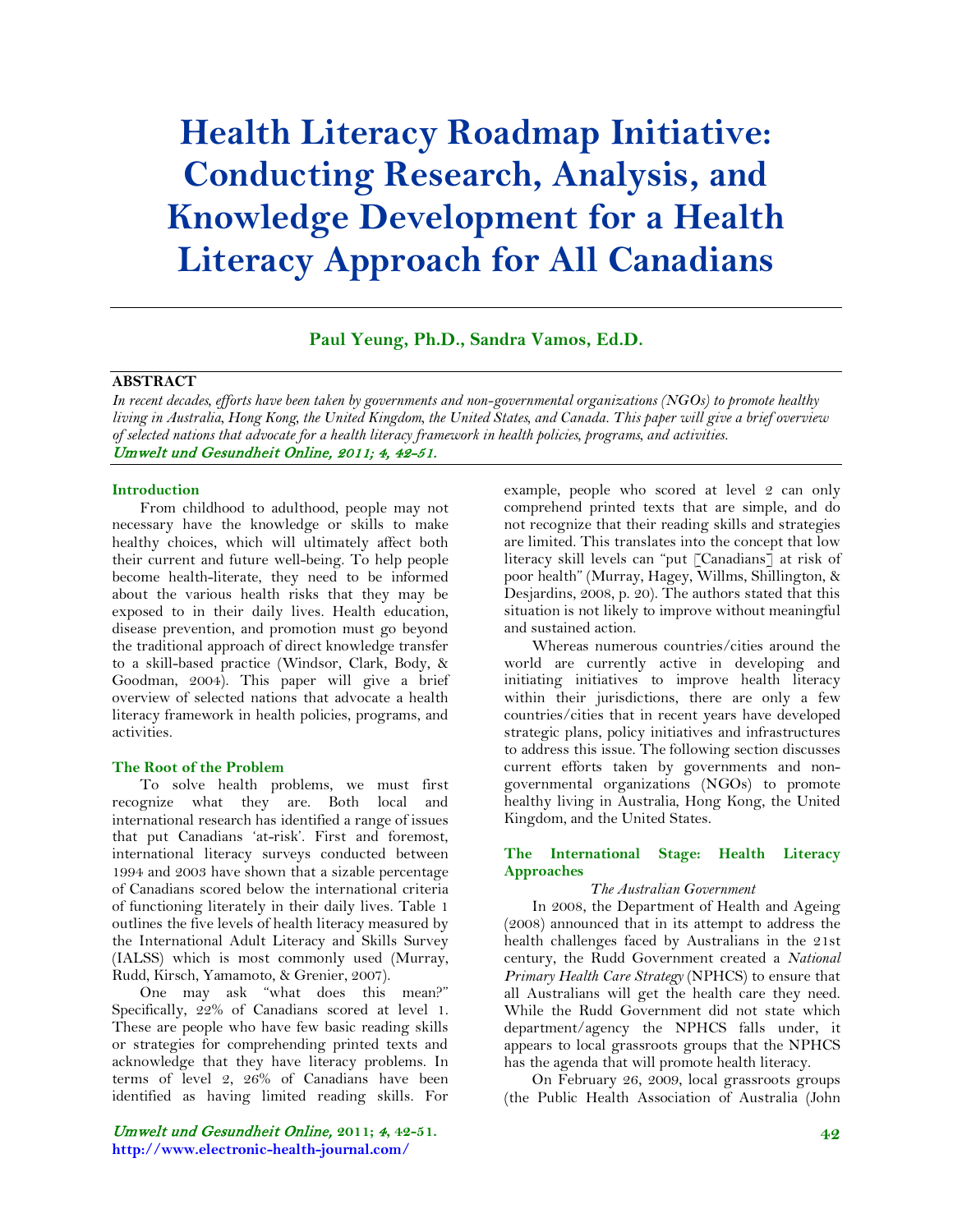Coveney, President), the SA Health Literacy Alliance (Bob Adams, Chair), and the Australian Health Promotion Association (Jeanette Brown, President)) submitted a joint letter to urge that the NPHCS focus on health literacy as a core prerequisite for health and well-being. Coveney et al. argue vehemently that:

> ...health literacy is NOT just the provision[al] information, NOR is it just educating people in health. It IS the recognition that all citizens have the right to be a part of the planning and maintenance of their own health as well as the health of the population as a whole and therefore policies and incentives need to be developed to support their ability to do this (original capitalization, Coveney, Adams, & Brown, 2009, p. 4).

To achieve this, Coveney et al. (2009) urge the government to place health literacy at the centre of a primary health care-focused system, and that all stakeholders must share the responsibility of systems and services to promote health literacy in the population as a whole.

## *Hong Kong Government*

In Hong Kong, health education, prevention, and promotion efforts are promoted through the Department of Health. During the same year of 2008, the Department of Health (2008) published a report, entitled *Promoting HEALTH in Hong Kong: A Strategic Framework for Prevention and Control of Non-Communicable Diseases*. In the report, the Department of Health acknowledged that "poor health status is disproportionately high among

people with low health literacy. To enhance population health, therefore, the health literacy of the whole population needs to be increased" (p. 21). To address this, the Department of Health refers to one of its recommendations mentioned in the Bangkok Charter (WHO, 2005) – "all sectors and settings must act to build capacity for policy development, leadership, health promotion practice, knowledge transfer and research, and health literacy" (p. 30). This forms the basis upon which health literacy is built.

The Department of Health (2008) adopted a sectoral approach, coupled with social marketing strategies, to promote health education, prevention, and promotion. In that report, it wrote: "Since its reorganisation in 2002, the Central Health Education Unit (CHEU) of [the Department of Health] has strengthened the use of social marketing strategies to inform and influence the public on options that enhance health" (p. 21). Through this dynamic and interactive process, the Department of Health (2008) highlights in the report that "the Government will have a leading role in taking the agenda forward and [mobilizing] intersectoral collaboration for health promotion and disease prevention" (chap. 7, p. 74). Ultimately, the Hong Kong government needs to invite "the whole community to consider and take appropriate actions for the prevention and control of NCD [noncommunicable diseases]" which are confronted by other countries worldwide (chap. 7, p. 74).

| Level             | <b>Health Literacy scores</b> | Description (in terms of ability)           | <b>IALSS Results</b>    |
|-------------------|-------------------------------|---------------------------------------------|-------------------------|
|                   | $0 - 225$                     | Reading relatively short text               | 22% of Canadians are at |
|                   |                               |                                             | level 1                 |
| $\mathcal{Q}$     | 226-275                       | Sorting through distractions                | 26% of Canadians are at |
|                   |                               |                                             | level 2                 |
| $\mathcal{S}_{1}$ | 276-325                       | Integrate information from dense text       | 33% of Canadians are at |
|                   |                               |                                             | level 3                 |
|                   | 326-375                       | Multiple steps to find solution to abstract | 20% of Canadians are at |
|                   |                               | problems                                    | levels 4 or 5           |

## **Table 1. Five Levels of Health Literacy Measured by the International Adult Literacy and Skills Survey**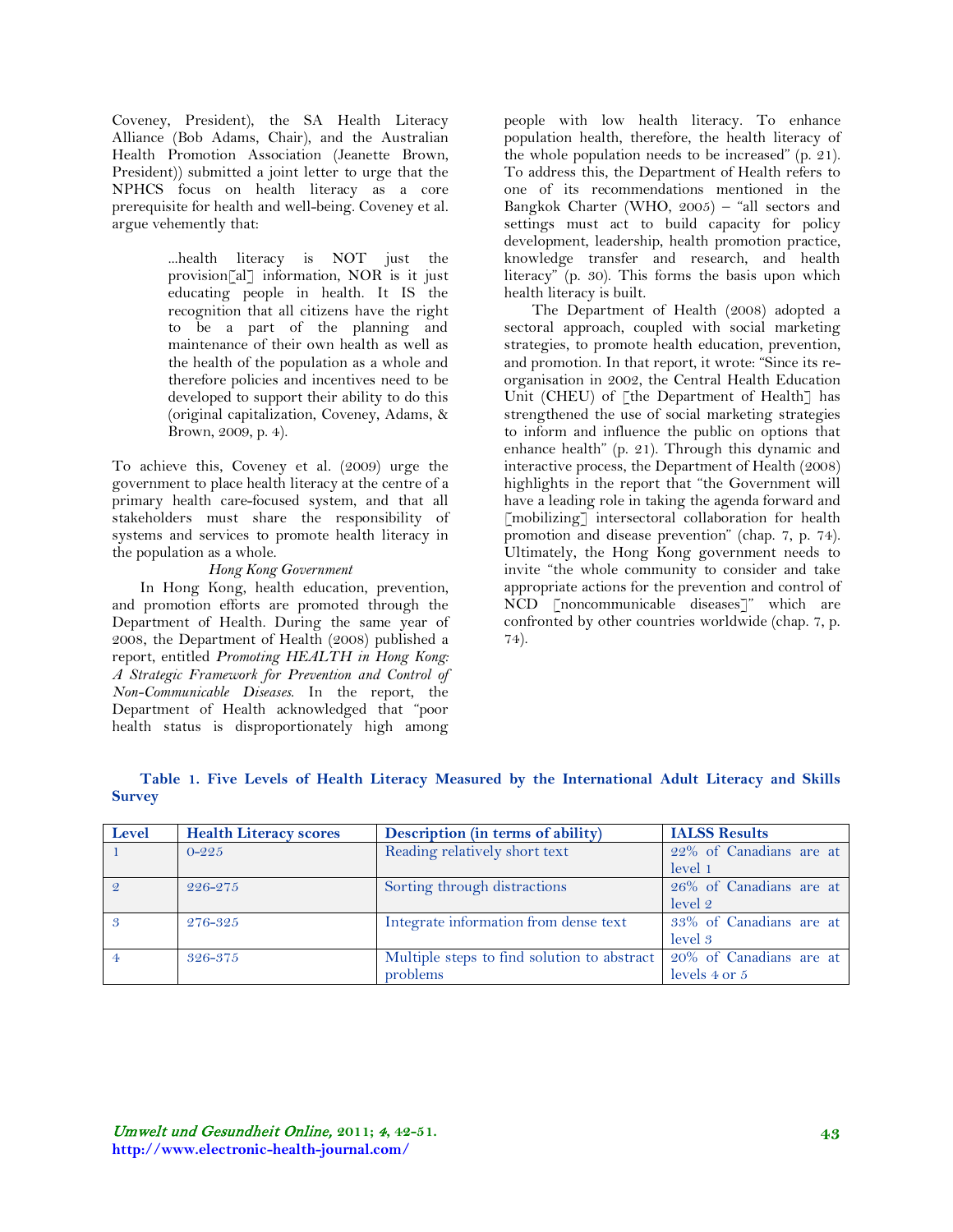#### *The U.K. Government*

The Department of Health (2010) is designed to improve the health and well-being of people in England. The Department of Health is aware of research conducted in the U.S. which has shown that "people with low health literacy have less understanding about their health, poorer health, and higher mortality than people with adequate health literacy" (as cited in Health Literacy Group, 2010a, para. 1). To address this, the Department funds the Health Literacy Group which is "committed to working to provide evidence [for] understanding more about the impact of low [health literacy] and ways to reduce that impact on peoples' health" in England (as cited in Health Literacy Group, 2010b, para. 3).

The Health Literacy Group (2010a) also takes a sectoral approach where it builds a network of people who are "interested in building the evidence base for health literacy and its impact on people and their lives, and in supporting national policy to reduce inequalities" (para. 1). The Group works together with diverse sectors and settings "to discuss and develop new research ideas, run research projects, write reports and research papers, and support implementation of research findings into practice" for health literacy in England (para. 2).

#### *The U.S. Government*

Previously, the promotion of health literacy falls under one of the 18 divisions, called the Office of Public Health and Science (OPHS). On August 31, 2010, the OPHS was renamed as the Office of the Assistant Secretary for Health (ASH), which has 12 public health offices and the Commissioned Corps. Within ASH, there is the Office of Disease

Prevention and Health Promotion (ODPHP) which "provides leadership, coordination and policy development for public health and prevention activities" (Department of Health and Human Services, 2010, para. 1). The U.S. Department of Health and Human Services, Office of Disease Prevention and Health Promotion (2010) recently published a report, entitled *National Action Plan to Improve Health Literac*y, which "seeks to engage organizations, professionals, policymakers, communities, individuals, and families in a linked, multisector effort to improve health literacy" (p. 1).

In summary, this section is integral for the following discussion as it illustrates how various governments raise the awareness of health literacy. The changes made to their health policies and services by the governments reflect their understanding that they have the capacity to affect social change within the domain of health education, disease prevention, and promotion.

#### **Illustration: Applying a Health Literacy Framework to Diabetes**

Health literacy is not just about the individuals, but also about the system and context which people come to navigate and practice in identifying and satisfying their health needs. While Vamos (2010) devised a health literacy framework, which conceptualizes health literacy as a dynamic scaffolding (Appendix A), this paper will focus on the four health literacy domains and their associated indicators and skill cues pertaining to the example of diabetes as presented in Table 2.

| Domain      | <b>Domain Indicator</b><br>Example(s)                                                                                            | <b>Skill Cue</b><br><b>Example(s)</b>                                                                                           |
|-------------|----------------------------------------------------------------------------------------------------------------------------------|---------------------------------------------------------------------------------------------------------------------------------|
| Access      | Retrieve valid and credible health<br>information pertaining to diabetes                                                         | Identify credible and current sources<br>$\bullet$<br>regarding symptoms relevant to diabetes                                   |
| Comprehend  | Identify health behaviours (e.g.,<br>understand how diabetes works in<br>one's body)                                             | Demonstrate ability to practice protective<br>$\bullet$<br>health behaviours in relation to diabetes                            |
| Evaluate    | Evaluate influences on health<br>$\bullet$<br>(e.g., how to control one's craving<br>for sugar foods)                            | Identify and analyze external factors such<br>$\bullet$<br>as media, culture, technology, social, etc.                          |
| Communicate | Promote health-related positions<br>$\bullet$<br>(e.g., how to inform others who<br>like to eat sugary foods when<br>dining out) | Support/encourage others in making<br>healthy choices (e.g., inform others how to<br>become more aware of what they<br>consume) |

## **Table 2: Conceptual Level of Health Literacy**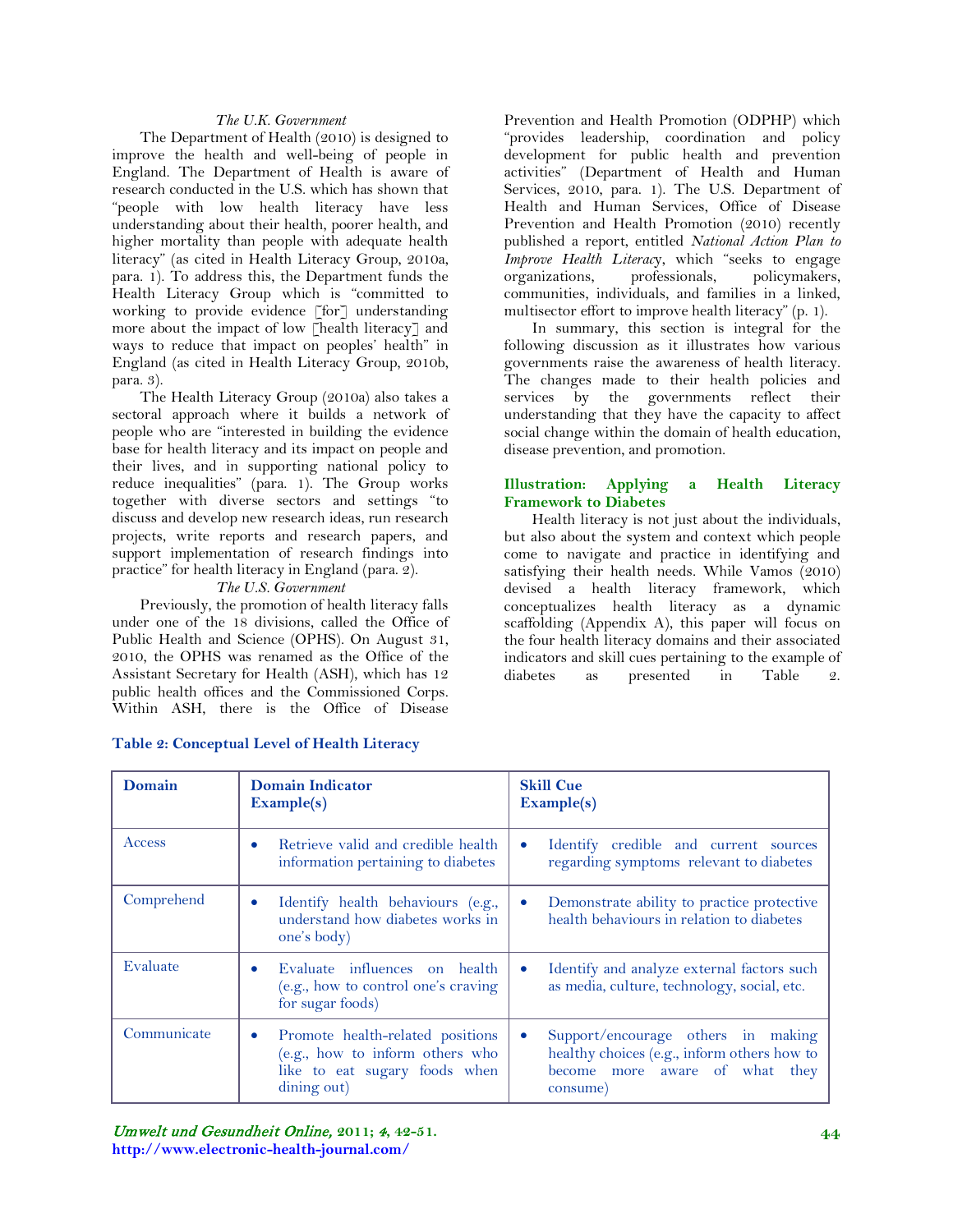To further illustrate the domain indicators above, the following section offers a discussion on the application of the four domains to both users and practitioners. Specifically, the discussion will focus on practitioners' support to users to improve their health.

## Domain Indicator: Access

| Users (Example)                                                                                                                                                             | Practitioners (Example)                                                                                                                                                                                         |
|-----------------------------------------------------------------------------------------------------------------------------------------------------------------------------|-----------------------------------------------------------------------------------------------------------------------------------------------------------------------------------------------------------------|
| Explore health-promoting products, resources,<br>and services that are available in the home,<br>school, workplace, and community in order to<br>meet specific health needs | Lack of health products, resources, and services,<br>٠<br>coupled with stressors associated with a complex<br>health care system, can impinge on users who<br>seek health information (e.g., types of diabetes) |
| Practitioners need to know a broad spectrum of                                                                                                                              | health information provided by their practitioners                                                                                                                                                              |

methods to help inform users about how to *access* the health products, resources, and services. If users do not access health information relevant to meet their health needs, it is unlikely that they will act on the health information provided by their practitioners. Hence, a health care system must take into account empowering people to access and use health information so that it will assist users in taking more control over their health.

## Domain Indicator: Comprehend

| Users (Example)                                | Practitioners (Example)                              |
|------------------------------------------------|------------------------------------------------------|
| Demonstrate fundamental health concepts (e.g., | Comprehension health products, resources, and        |
| know the relationships drawn among intake of   | ٠                                                    |
| basic foods and risk factors relevant to       | services relevant to a user's diabetes is a didactic |
| diabetes)                                      | process                                              |

Comprehending health products, resources, and services relevant to a user's diabetes can be a challenging task. As Maximus (2010) pointed out, "almost half of the [North] American public…has difficulty understanding and using information above the eighth-grade reading level. However, most health-related materials are written at a tenthgrade level or even higher" (para. 1). Therefore, it is important to involve policy-makers, practitioners, and service providers in adopting culturally appropriate and relevant language to help users to encode, process, and interpret their health information and needs (diabetes in this case).

# Domain Indicator: Evaluate

| Users $(Example)$                                                                                                                                                                                                  | Practitioners ( <b>Example</b> )                                                                     |
|--------------------------------------------------------------------------------------------------------------------------------------------------------------------------------------------------------------------|------------------------------------------------------------------------------------------------------|
| Show appraisal through the decision-making<br>process (e.g., identify healthy decision to be<br>made, consider options and consequences, and<br>evaluate and reflect upon actions pertaining to<br>their diabetes) | Show cultural sensitivity when evaluating users'<br>$\bullet$<br>health needs, knowledge, and skills |

Both practitioners and health service providers must go beyond thinking that in order to help users

Umwelt und Gesundheit Online, **2011;** 4**, 18-29. <http://www.electronic-health-journal.com/>**

they must adhere to a set of medical instructions and apply them accordingly. It is believed that biological,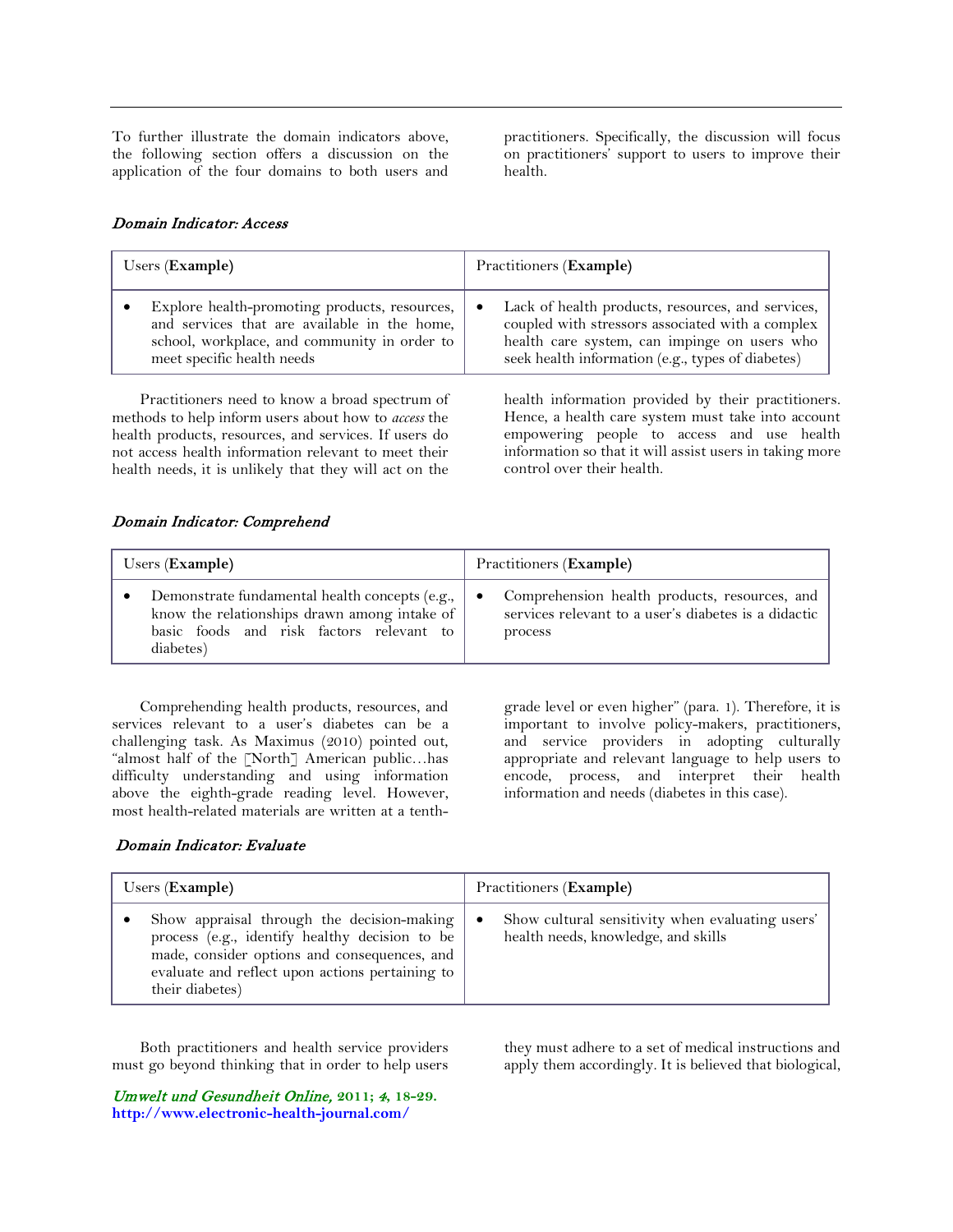psychological, social, and cultural factors should be at the core of the interpretation of users' health needs, knowledge, and skills.

### Domain Indicator: Communicate

| Users (Example)                                                                                         |           | Practitioners (Example)                                                                                                                                        |
|---------------------------------------------------------------------------------------------------------|-----------|----------------------------------------------------------------------------------------------------------------------------------------------------------------|
| Communication (either verbally or non-<br>verbally) to individuals and groups pertaining<br>to diabetes | $\bullet$ | Recognize that diabetes is not a static 'text' from<br>which users can simply memorize a set of<br>'medical/clinical instructions' and apply it<br>accordingly |

To avoid miscommunication of what users need, it is paramount for practitioners to clearly communicate their understanding of users' health needs and situations. For example, practitioners must be conscious of users' communication clues that they may not understand advice due to their limited health literacy (Rootman & Gordon-El-Bihbety, 2008).

In summary, while literacy emphasizes a generic set of technical skills acquired by people, health literacy emphasizes the social dimensions of accessing, comprehending, evaluating, and communicating users' health needs (Vamos, 2010).

## **Skill Cues: Eight Critical Skills for Health Literacy**

Limited health literacy, common in patients with diabetes, has been associated with worse diabetes outcomes (Kim, Love, Quistberg, & Shea, 2004). While patients with limited health literacy have worse diabetes knowledge, knowledge does not necessarily predict outcomes. The following list of skill cues represent a guide to assist both users and practitioners in developing individual and professional skills/strategies that are necessary to enhance health literacy (as mentioned in the preceding section).

| Skill #1: Accessing Health Information and Disease Prevention Methods to Enhance Health |  |
|-----------------------------------------------------------------------------------------|--|
|-----------------------------------------------------------------------------------------|--|

| Users (Example)                                                                                                             | Practitioners (Example)                                                                                 |
|-----------------------------------------------------------------------------------------------------------------------------|---------------------------------------------------------------------------------------------------------|
| Develop skills to access plain language<br>in<br>materials and visual<br>symbols<br>communications when addressing diabetes | Recognize that there are multiple sources and<br>٠<br>depths of health information relevant to diabetes |

The information that practitioners provide must be appropriate to users' proficiency levels and also be culturally relevant. International research on literacy has affirmed the relationship between users' reading proficiency and health outcomes – most noticeably in the area of accessing health-related information embedded in a complex environment such as the health care system (Rudd, Anderson, Oppenheimer, & Nath, 2007).

#### Skill #2: Comprehension of Health Information and Disease Prevention Methods to Enhance Health

| Users ( <b>Example</b> )                  | Practitioners (Example)                                                    |
|-------------------------------------------|----------------------------------------------------------------------------|
| Acquire basic reading and numerical tasks | Describe various ways to comprehend health<br>information (e.g., diabetes) |

Practitioners must recognize that even when users are able to access health information, they are confronted with other challenges, such as complicated print material. To avoid this, physicians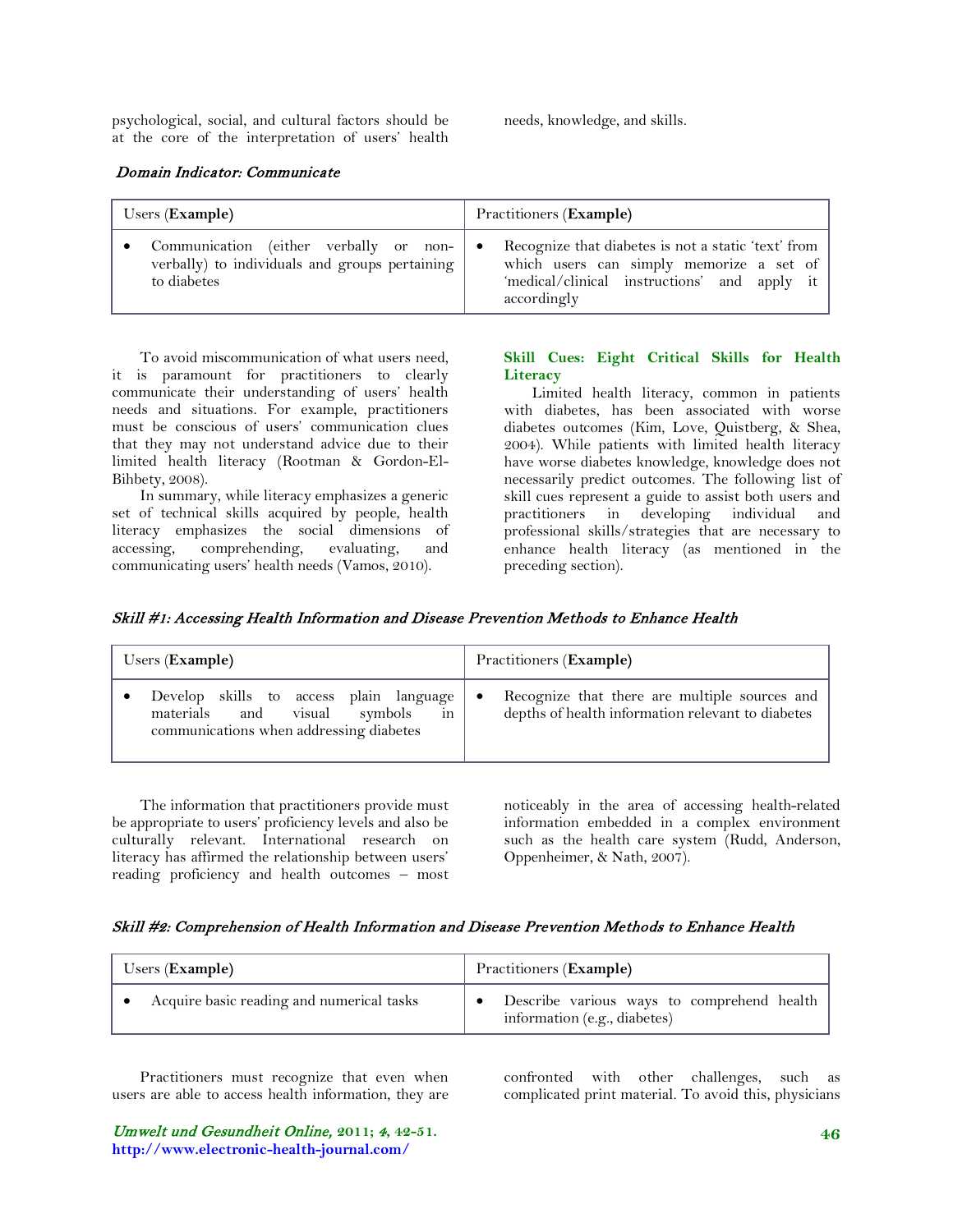may adopt a "Teach-Back" technique as a means to help patients to comprehend health information (e.g., tell me how to use and take insulin). Hence, practitioners must keep in mind the degree to which

users have the capacity to access and comprehend basic health products, resources, and services pertaining to diabetes.

# Skill #3: Analyze Socio-Historical and Socio-Cultural Factors' Effects on Health Information and Disease Prevention Methods of Enhancing Health

| Users ( <b>Example</b> )                                                                                                      | Practitioners (Example)                                                    |
|-------------------------------------------------------------------------------------------------------------------------------|----------------------------------------------------------------------------|
| Analyze different self-care activities (e.g., diet,  <br>self-glucose monitoring, exercise,<br>and  <br>medication adherence) | Analyze the relationship between chronic<br>conditions and personal health |

Creating a safe "space" for users to analyze the potential severity of diabetes is important.

Practitioners must keep in mind that there is a strong connection between low levels of literacy and shame (Parikh, Parker, Nurss, Baker, & Williams, 1996). For example, Parikh et al. (1996) explored the notion of shame through patients who have low levels of health literacy living in an inner city in the U.S.:

Shame is very personal and often times unspoken; it is a very complex and painful emotion [felt by] individuals who feel inadequate and exposed. Because shame is so painful, its source is often denied or disavowed. [This] leads to a profound secrecy about shame and the perceived defect giving rise to it. (p. 34)

Practitioners need to learn how to work with users to analyze health-related influences without making them feel shamed due to their low level of health literacy.

# Skill #4: Communication of Health Information and Disease Prevention to Health Professionals

| Users ( <b>Example</b> )                                         | Practitioners (Example)                                                                                     |
|------------------------------------------------------------------|-------------------------------------------------------------------------------------------------------------|
| Demonstrate how to ask for assistance to<br>enhance their health | Communicate healthy<br>behaviours<br>through<br>$\bullet$<br>collaboration, negotiation, and refusal skills |

As Woolf et al. (2005) stated, both the health care system and practitioners may not be "equipped to inform [people] in a manner that is timely, easily understood, and jargon-free, nor [do they]

encourage people to consider consequences, to ask questions, to clarify values, [or] to express preferences" (p. 295).

## Skill #5: Using Health Information and Disease Prevention Methods to Make Health Decisions

| Users ( <b>Example</b> )                                                                                   | Practitioners ( <b>Example</b> )                               |
|------------------------------------------------------------------------------------------------------------|----------------------------------------------------------------|
| Use health information to make informed $\bullet$<br>choices with living, learning, playing and<br>working | Use evidence-based health information without<br>harming users |

Practitioners must work with users to develop a decision-making process in using health-

related information and apply it to their long-term personal health goals.

Umwelt und Gesundheit Online, **2011;** 4**, 42-51. http://www.electronic-health-journal.com/**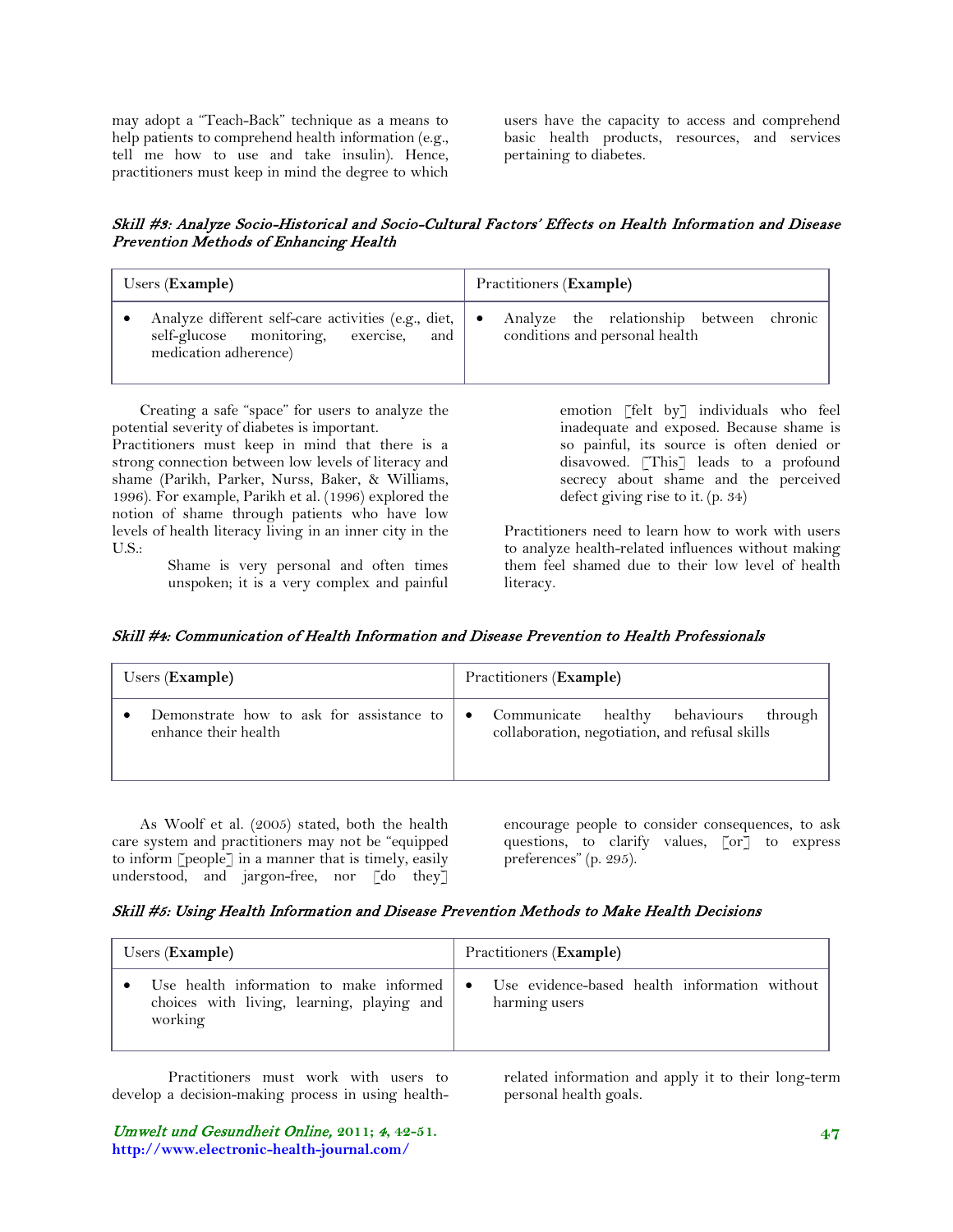Skill #6: Set Goals in Using New Health Information and Disease Prevention Methods to Enhance Health

| Users ( <b>Example</b> )                                                                                | Practitioners (Example)                                                                   |
|---------------------------------------------------------------------------------------------------------|-------------------------------------------------------------------------------------------|
| Make health-related changes based on new-<br>found health information and disease<br>prevention methods | Take the initiative in goal-setting, and work on<br>whatever health issues users may have |

When practitioners work with users to identify goals, especially small step-by-step goals, users may not feel as overwhelmed by what seems to be an insurmountable task in using new health information and disease prevention methods to make changes.

Skill #7: Practice New Self-Care Behaviours to Reduce Health Risks

| Users (Example)                                                                       | Practitioners ( <b>Example</b> )                                             |
|---------------------------------------------------------------------------------------|------------------------------------------------------------------------------|
| Demonstrate health literacy and behaviours<br>to maintain and improve personal health | Model how users can take responsibility for<br>$\bullet$<br>enhancing health |

Practitioners must keep in mind that on the surface, users may have changed their behaviour (e.g., sugar intake), but underneath the surface, their thoughts and feelings regarding their behaviour (e.g., craving for sugary foods) may not have changed. Behavioural change occurs when users accept and integrate their new thoughts, feelings, and actions toward the new self-care management.

Skills #8: Advocate for the Importance of Health Literacy at Home, School, Work, and in the Local **Community** 

| Users (Example)                          | Practitioners (Example)                           |
|------------------------------------------|---------------------------------------------------|
| Demonstrate how to influence and support | State a health-enhancing position on diabetes and |
| others to make positive health goals and | ٠                                                 |
| choices                                  | support it with accurate information              |

Abel (2007) noted that "[h]igh or low health literacy improves or hampers not only the health choices of individuals and their opportunities for certain health-relevant behaviours, but it also promotes shared perceptions of health, attitudes and orientations often typical for different social groups" (p. 60). Once users believe they can make healthrelated changes, they can learn how to gain new knowledge and skills and develop a positive attitude

Umwelt und Gesundheit Online, **2011;** 4**, 18-29. <http://www.electronic-health-journal.com/>**

toward making positive lifestyle changes in the future.

## **Summary**

As Vamos (2010) state, health literacy is a concept, a process, an outcome, and a public health goal. To achieve this, we need to find an effective means to enable Canadians to incorporate health literacy into their daily lives. Health literacy cannot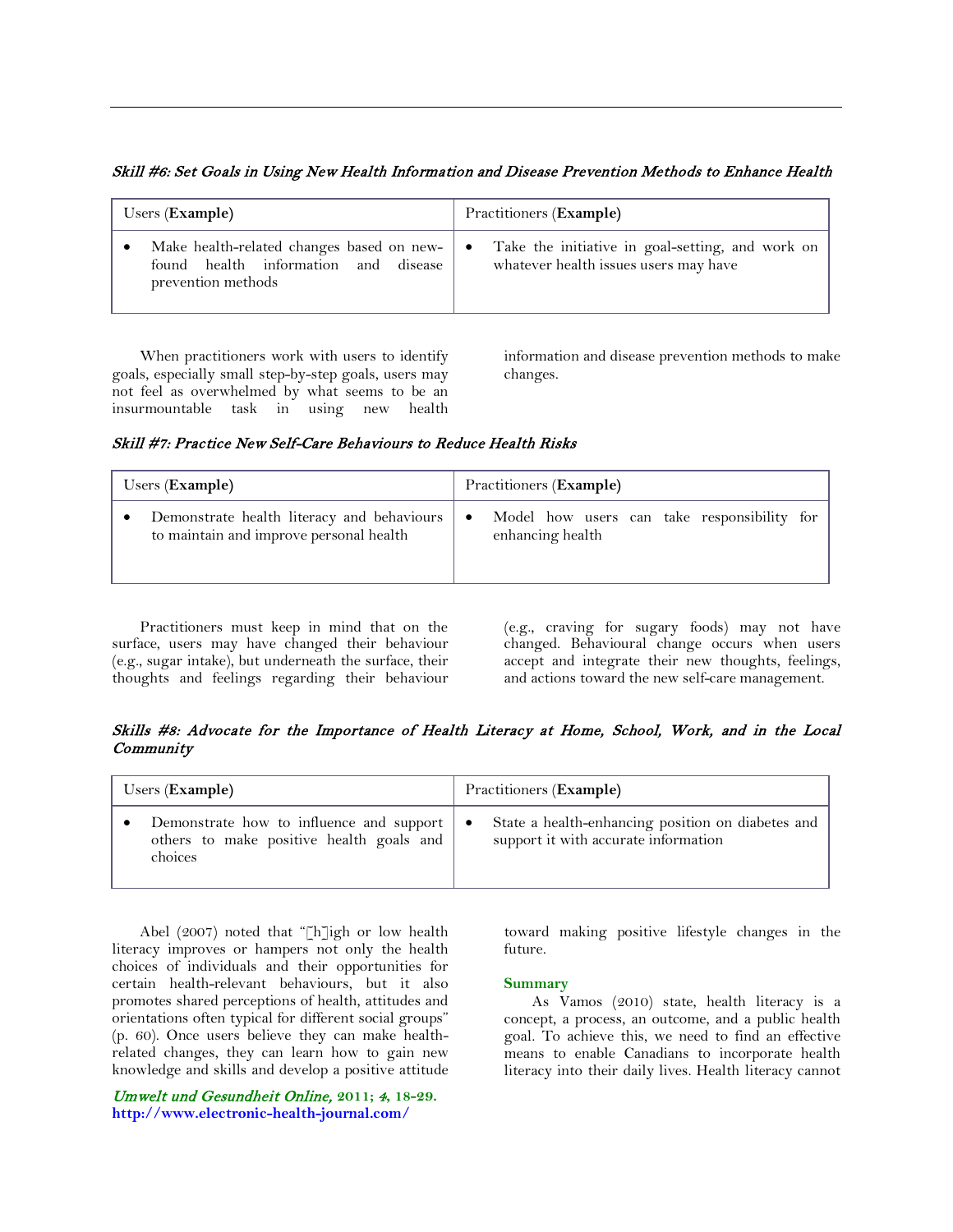solve all the health-related challenges; however, it is a step in the right direction if Canada wants to effectively manage its health care system and allocate more resources for strengthening health education, disease prevention and promotion in the long run.

#### **References**

Abel, T. (2007). Cultural capital in health promotion. In D.V. McQueen, & I. Kickbusch (eds.), *Health and modernity: The role of theory in health promotion* (pp. 43-73)*.* New York, NY: Springer.

Coveney, J., Adams, B., & Brown, J. (2009). *Joint submission to the national primary health care strategy discussion paper*. Retrieved July 22, 2011 from: [http://www.phaa.net.au/documents/PHCStrategSu](http://www.phaa.net.au/documents/PHCStrategSubmission27Feb2009F.pdf) [bmission27Feb2009F.pdf.](http://www.phaa.net.au/documents/PHCStrategSubmission27Feb2009F.pdf)

Department of Health. (2010). *About the department*. Retrieved July 22, 2011 from: [http://www.dh.gov.uk/en/Aboutus/HowDHworks](http://www.dh.gov.uk/en/Aboutus/HowDHworks/DH_4106148) [/DH\\_4106148.](http://www.dh.gov.uk/en/Aboutus/HowDHworks/DH_4106148)

Department of Health. (2008). *Promoting health in Hong Kong: a strategic framework for prevention and control of non-communicable diseases*. Retrieved July 22, 2011 from: [http://www.dh.gov.hk/english/pub\\_rec/pub\\_rec\\_a](http://www.dh.gov.hk/english/pub_rec/pub_rec_ar/pdf/ncd/ENG%20whole%20DOC%2016-10-08.pdf) [r/pdf/ncd/ENG%20whole%20DOC%2016-10-](http://www.dh.gov.hk/english/pub_rec/pub_rec_ar/pdf/ncd/ENG%20whole%20DOC%2016-10-08.pdf) [08.pdf.](http://www.dh.gov.hk/english/pub_rec/pub_rec_ar/pdf/ncd/ENG%20whole%20DOC%2016-10-08.pdf)

Department of Health and Ageing. (2008). *Primary health strategy*. Retrieved July 22, 2011 from: [http://www.health.gov.au/internet/main/publishin](http://www.health.gov.au/internet/main/publishing.nsf/Content/Primary+Health+Strategy-1) [g.nsf/Content/Primary+Health+Strategy-1.](http://www.health.gov.au/internet/main/publishing.nsf/Content/Primary+Health+Strategy-1)

Health Literacy Group. (2010a). *Welcome to the health literacy group website*. Retrieved July 22, 2011 from: [http://www.healthliteracy.org.uk/.](http://www.healthliteracy.org.uk/)

Health Literacy Group. (2010b). *Why is health literacy important?* Retrieved July 22, 2011 from: [http://www.healthliteracy.org.uk/.](http://www.healthliteracy.org.uk/)

Kim, S., Love, F., Quistberg, D.A., & Shea, J.A. (2004). Association of health literacy with selfmanagement behavior in patients with diabetes. *Diabetes Care, 27*(12), 2980-2982.

Maximus. (2010). *Communicating health information in plain language*. Retrieved July 22, 2011 from:

[http://www.maximus.com/services/health/Health-](http://www.maximus.com/services/health/Health-Literacy/Writing-design-web-design)[Literacy/Writing-design-web-design.](http://www.maximus.com/services/health/Health-Literacy/Writing-design-web-design)

Murray, T.S., Hagey, J., Willms, D. Shillington, R., & Desjardins, R. (2008). *Health literacy in Canada: a healthy understanding*. Retrieved July 22, 2011 from: [http://www.ccl-](http://www.ccl-cca.ca/ccl/Reports/HealthLiteracy.html)

[cca.ca/ccl/Reports/HealthLiteracy.html.](http://www.ccl-cca.ca/ccl/Reports/HealthLiteracy.html)

Murray, T. S., Rudd, R., Kirsch, I., Yamamoto, K., & Grenier, S. (2007). *Health literacy in Canada: initial results from the International Adult Literacy and Skills Survey*. Retrieved July 22, 2011 from: [http://www.ccl-](http://www.ccl-cca.ca/pdfs/HealthLiteracy/HealthLiteracyinCanada.pdf)

[cca.ca/pdfs/HealthLiteracy/HealthLiteracyinCanad](http://www.ccl-cca.ca/pdfs/HealthLiteracy/HealthLiteracyinCanada.pdf) [a.pdf.](http://www.ccl-cca.ca/pdfs/HealthLiteracy/HealthLiteracyinCanada.pdf)

Parikh, N.S., Parker, R.M., Nurss, J.R., Baker, D.W., & Williams, M.V. (1996). Shame and health literacy: the unspoken connection. *Patient Education and Counselling, 27*(1), 33-9.

Rootman, I., & Gordon-El-Bihbety, D. (2008). *A vision for a health literate Canada: report of the expert panel on health literacy*. Retrieved July 22, 2011 from: http://www.douglas.bc.ca/

\_\_shared/assets/Executive\_Summary

\_A\_Vision\_for\_Health\_Literacy\_revised56745.pdf, p. 4.

Rudd, R. E., Anderson, J. E., Oppenheimer, S., & Nath, C. (2007). Health literacy: an update of medical and public health literature. In J.P. Comings, B. Garner, & C. Smith (eds.), *Review of adult learning and literacy* (pp. 175-203). Mahwah, N. J.: Lawrence Erlbaum Associates.

U.S. Department of Health and Human Services. (2010). *Office of the assistant secretary for health.* Retrieved July 22, 2011 from: [http://www.hhs.gov/ophs/.](http://www.hhs.gov/ophs/)

U.S. Department of Health and Human Services, Office of Disease Prevention and Health Promotion. (2010). *National action plan to improve health literacy*. Retrieved July 22, 2011 from: [http://www.health.gov/communication/HLActionP](http://www.health.gov/communication/HLActionPlan/pdf/Health_Literacy_Action_Plan.pdf) [lan/pdf/Health\\_Literacy\\_Action\\_Plan.pdf.](http://www.health.gov/communication/HLActionPlan/pdf/Health_Literacy_Action_Plan.pdf)

Vamos, S. (2010). *A health literacy framework*. PowerPoint delivered at the First CCDPC Health Literacy Think Tank, Vancouver, BC.

Windsor, R., Clark, N., Body, N.R., & Goodman, R.M. (2004). *Evaluation of health promotion, health education, and disease prevention programs* (3rd ed.). Boston: McGraw-Hill.

Woolf, S.H., Chan, E.C.Y., Harris, R., Sheridan, S.L., Braddock III, C.H., Kaplan, R.M. et al. (2005). Promoting informed choice: transforming health care to dispense knowledge for decision making. *Annals of Internal Medicine, 143*(4), 293-300.

World Health Organization. (2005). *Global health promotion scaling up for 2015: a brief review of major impacts and developments over the past 20 years and challenges for 2015*. Retrieved July 22, 2011 from: [http://www.docstoc.com/docs/54863023/hpr](http://www.docstoc.com/docs/54863023/hpr-conference-background)[conference-background.](http://www.docstoc.com/docs/54863023/hpr-conference-background)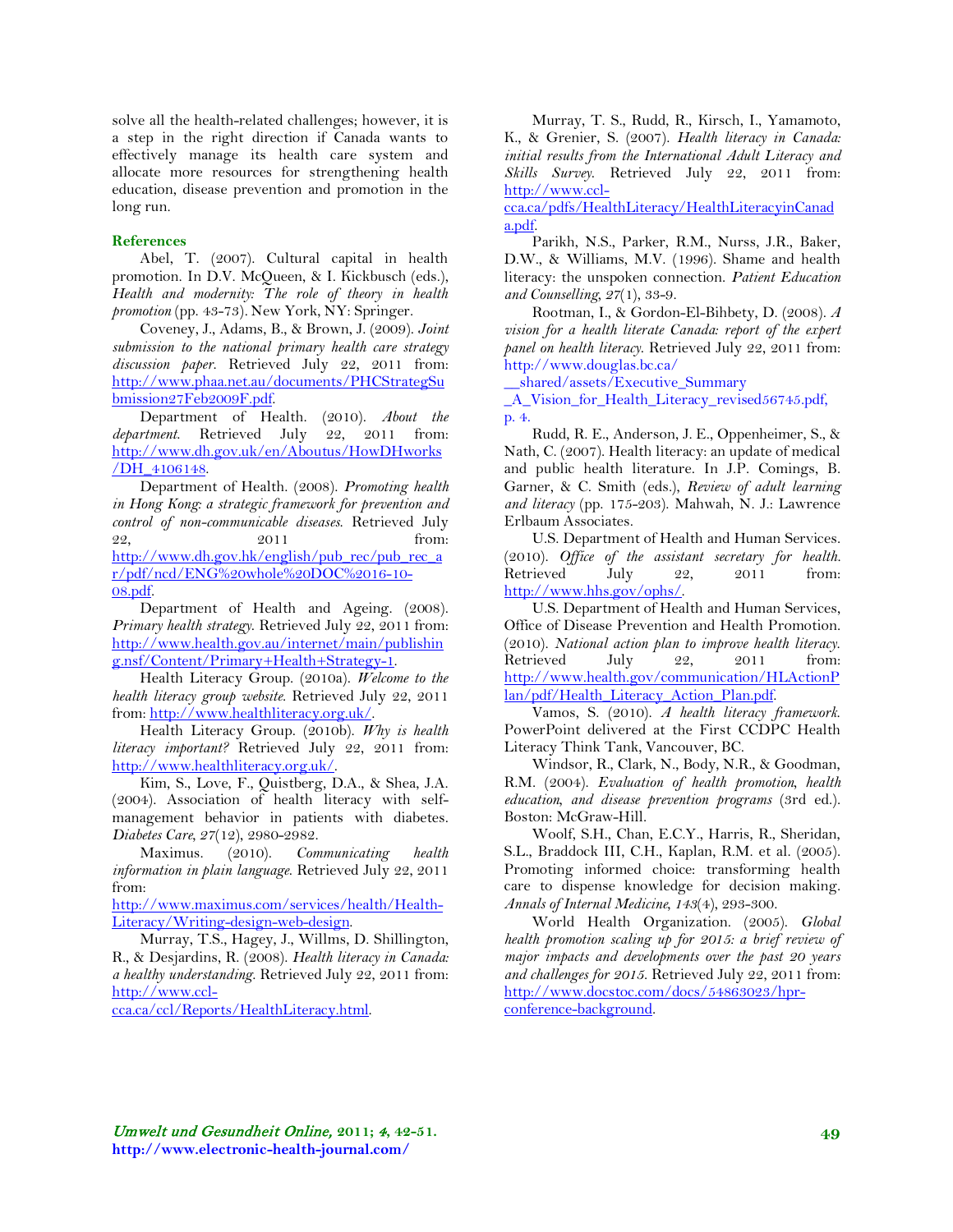

## **Appendix A. The Relationship among Health Contexts, Heath Literacy, and Health Outcomes**